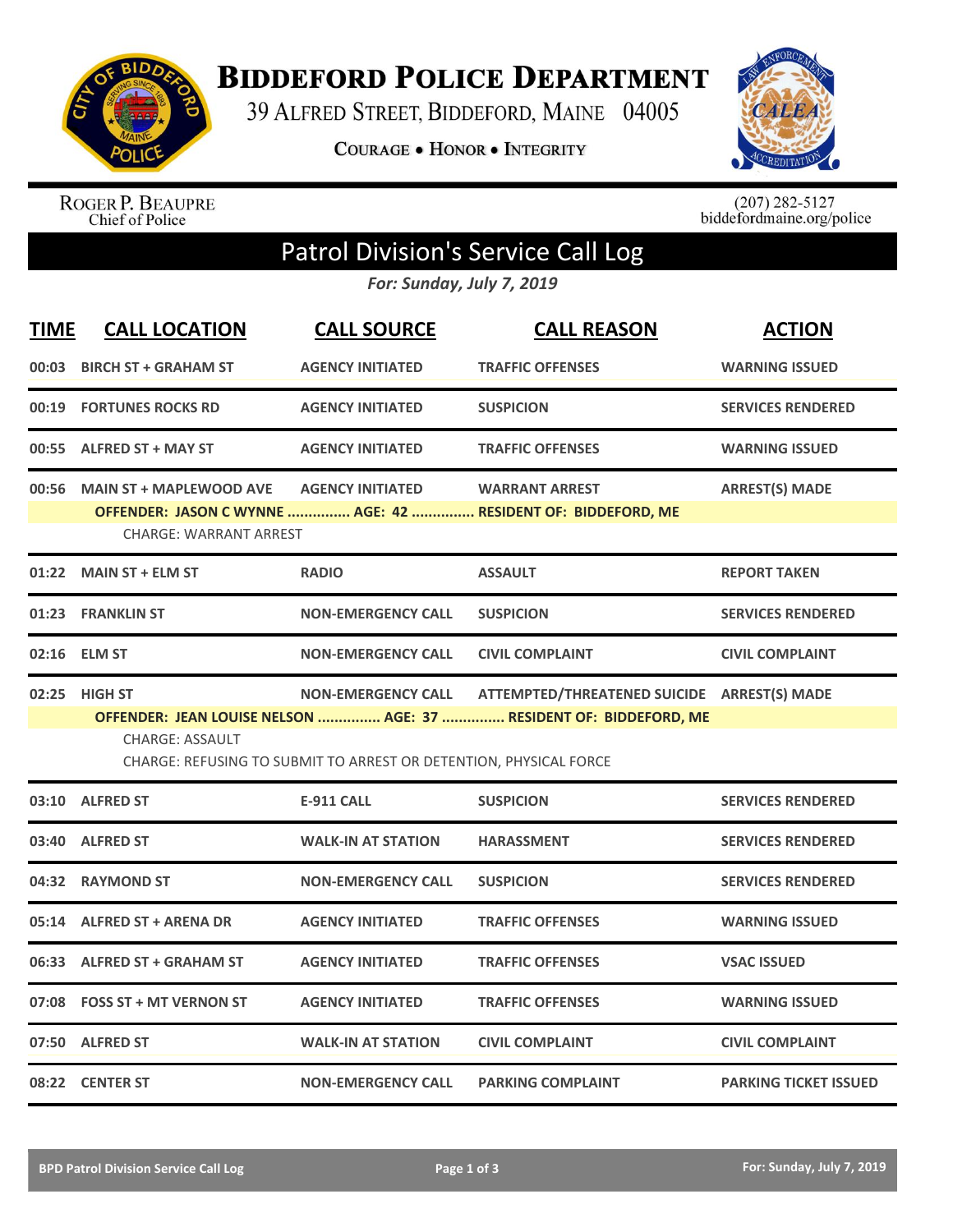| <b>TIME</b> | <b>CALL LOCATION</b>       | <b>CALL SOURCE</b>        | <b>CALL REASON</b>                        | <b>ACTION</b>             |
|-------------|----------------------------|---------------------------|-------------------------------------------|---------------------------|
|             | 08:51 HILL ST + RAYMOND ST | <b>AGENCY INITIATED</b>   | <b>TRAFFIC OFFENSES</b>                   | <b>WARNING ISSUED</b>     |
|             | 10:14 ALFRED ST            | <b>NON-EMERGENCY CALL</b> | <b>CRIMINAL MISCHIEF</b>                  | <b>SERVICES RENDERED</b>  |
|             | 10:14 MAIN ST              | <b>E-911 CALL</b>         | 911 MISUSE                                | <b>NO ACTION REQUIRED</b> |
|             | 10:47 WEST ST              | <b>E-911 CALL</b>         | <b>DOMESTIC COMPLAINTS</b>                | <b>REPORT TAKEN</b>       |
|             | 10:57 WEST ST              | <b>E-911 CALL</b>         | 911 MISUSE                                | <b>WARNING ISSUED</b>     |
|             | 11:54 ALFRED ST            | <b>AGENCY INITIATED</b>   | <b>SUSPICION</b>                          | <b>SERVICES RENDERED</b>  |
|             | 12:24 STONE CLIFF RD       | <b>NON-EMERGENCY CALL</b> | <b>SUSPICION</b>                          | <b>REPORT TAKEN</b>       |
|             | 12:37 STATE ST             | <b>NON-EMERGENCY CALL</b> | <b>BURGLARY</b>                           | <b>REPORT TAKEN</b>       |
|             | 13:20 ALFRED ST            | <b>RADIO</b>              | <b>SUSPICION</b>                          | <b>NO ACTION REQUIRED</b> |
|             | 13:54 CRESCENT ST          | <b>WALK-IN AT STATION</b> | <b>MISSING PERSON</b>                     | <b>SERVICES RENDERED</b>  |
|             | 14:13 KING ST              | <b>NON-EMERGENCY CALL</b> | <b>DISTURBANCE / NOISE</b>                | <b>REPORT TAKEN</b>       |
|             | 14:38 HAZEL ST             | <b>E-911 CALL</b>         | ATTEMPTED/THREATENED SUICIDE REPORT TAKEN |                           |
|             | 14:41 ALFRED ST            | <b>NON-EMERGENCY CALL</b> | <b>SUSPICION</b>                          | <b>SERVICES RENDERED</b>  |
|             | 15:52 ELM ST + PINE ST     | <b>AGENCY INITIATED</b>   | <b>TRAFFIC OFFENSES</b>                   | <b>VSAC ISSUED</b>        |
|             | 16:28 BOULDER WAY          | <b>E-911 CALL</b>         | <b>ANIMAL COMPLAINT</b>                   | <b>SERVICES RENDERED</b>  |
|             | 16:39 WEST ST + GRAHAM ST  | <b>AGENCY INITIATED</b>   | <b>TRAFFIC OFFENSES</b>                   | <b>WARNING ISSUED</b>     |
|             | 16:45 SUMMER ST            | E-911 CALL                | <b>DISTURBANCE / NOISE</b>                | <b>WARNING ISSUED</b>     |
|             | 17:15 BUZZELL RD           | <b>NON-EMERGENCY CALL</b> | <b>DISTURBANCE / NOISE</b>                | <b>SERVICES RENDERED</b>  |
|             | 17:29 HILL ST              | <b>AGENCY INITIATED</b>   | <b>TRAFFIC OFFENSES</b>                   | <b>WARNING ISSUED</b>     |
|             | 17:55 ALFRED ST            | <b>NON-EMERGENCY CALL</b> | <b>COURT ORDERED CHECK IN</b>             | <b>NO VIOLATION</b>       |
|             | 17:57 UNION ST + GRAHAM ST | <b>AGENCY INITIATED</b>   | <b>TRAFFIC OFFENSES</b>                   | <b>WARNING ISSUED</b>     |
|             | 18:00 ALFRED ST + CLARK ST | <b>AGENCY INITIATED</b>   | <b>TRAFFIC OFFENSES</b>                   | <b>WARNING ISSUED</b>     |
|             | 18:04 MEDICAL CENTER DR    | <b>NON-EMERGENCY CALL</b> | <b>ALL OTHER</b>                          | <b>REPORT TAKEN</b>       |
|             | 18:12 LINCOLN ST           | <b>E-911 CALL</b>         | 911 MISUSE                                | <b>NO ACTION REQUIRED</b> |
|             | 18:20 ELM ST               | <b>AGENCY INITIATED</b>   | <b>TRAFFIC OFFENSES</b>                   | <b>VSAC ISSUED</b>        |
|             | 20:07 KEELY WAY            | <b>E-911 CALL</b>         | 911 MISUSE                                | <b>NO ACTION REQUIRED</b> |